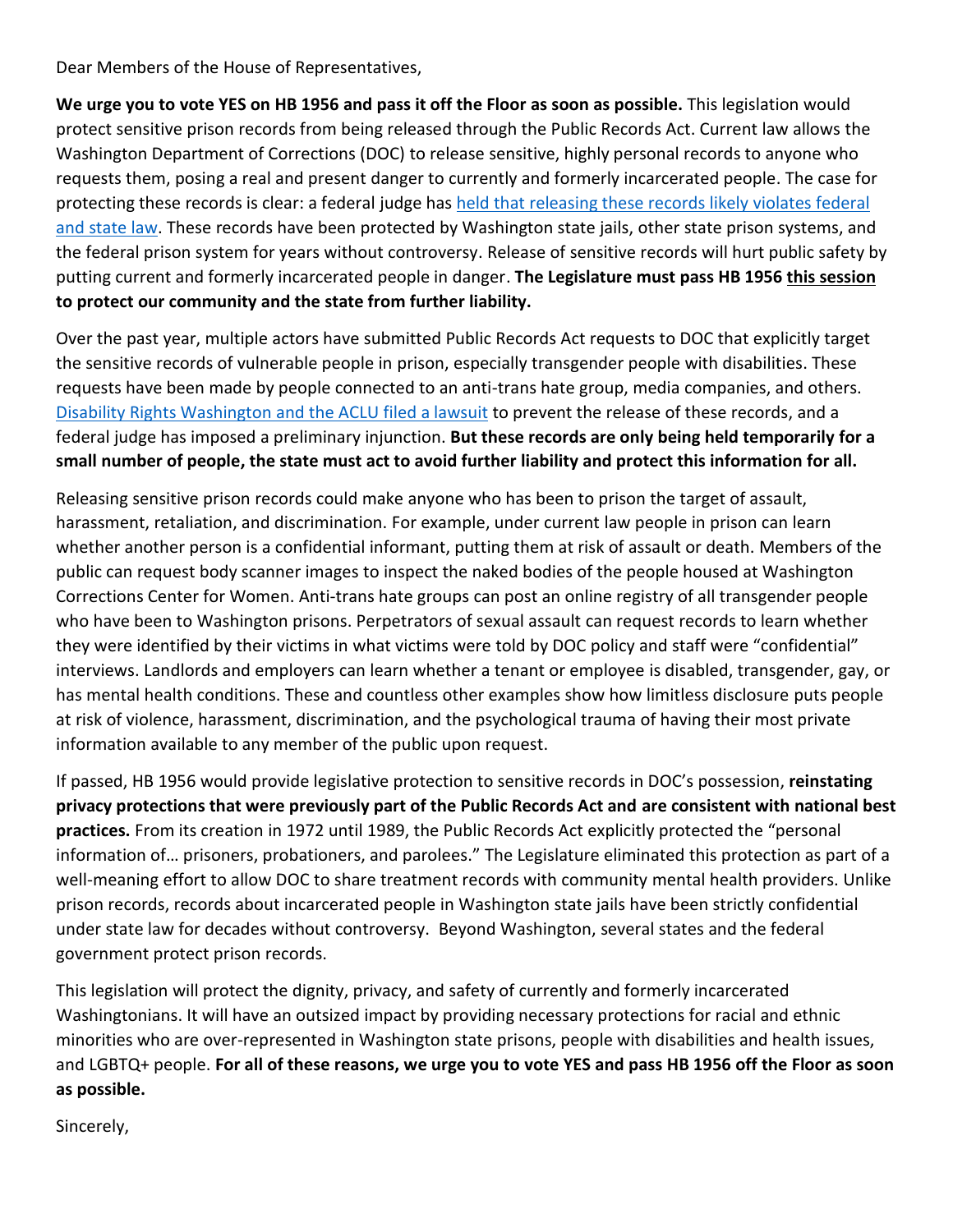- **1.** ACLU of Washington
- **2.** API Chaya
- **3.** Beyond These Walls
- **4.** Coalition Ending Gender-Based Violence
- **5.** Collective Justice
- **6.** Columbia Legal Services
- **7.** Communities of Color Coalition
- **8.** Disability Rights Washington
- **9.** FOTi (Families of the Incarcerated)
- **10.** Freedom Education Project Puget Sound
- **11.** Free Them All WA
- **12.** Gender Justice League
- **13.** GSBA Washington's LGBTQ+ Chamber
- **14.** Ingersoll Gender Center
- **15.** Legal Voice
- **16.** Look2Justice
- **17.** MOMI--Mothers of the Mentally Ill
- **18.** National Council of Jewish Women (NCJW) WA state
- **19.** Non-Binary, Gender Non-Conforming, and Allies Student Association at Seattle University School of Law
- **20.** Northwest Community Bail Fund
- **21.** Northwest Progressive Institute
- **22.** Olympic Community Action Programs
- **23.** Pacific Islander Health Board of Washington
- **24.** Planned Parenthood Alliance Advocates Washington
- **25.** Prison Mathematics Project
- **26.** QueerDoc
- **27.** QLaw Association of Washington
- **28.** Seattle CritLib
- **29.** TeamChild
- **30.** University Beyond Bars
- **31.** UTOPIA WASHINGTON
- **32.** Washington Association of Criminal Defense Lawyers
- **33.** Washington Black Lives Matter Alliance
- **34.** Washington Community Alliance
- **35.** Washington Defender Association
- **36.** Washington Low Income Housing Alliance
- **37.** Washington State Coalition Against Domestic Violence
- **38.** WA State Community Action Partnership
- **1.** Anne Hundley, 22nd LD
- **2.** Catherine West, 43th LD
- **3.** Carrie Freshour, 37th LD
- **4.** Carolynn Davies
- **5.** Chanel Rhymes, 28th LD
- **6.** Cindy J. Robinson, 30th LD
- **7.** Clayton M Compton, 48th LD
- **8.** Cynthia Fisher, 49th LD
- **9.** Cynthia Parker, 17th LD
- **10.** Dani Rowland, 48th LD
- **11.** Dani Shapiro, 37th LD
- **12.** Deann Alcantara-Thompson
- **13.** Emily Thuma, 27th LD
- **14.** Emma D, 43rd LD
- **15.** Eric Matthes, 34<sup>th</sup> LD
- **16.** Evelyn Chow, 37th LD
- **17.** Florence Sum, 47th LD
- **18.** Gillian Harkins, 34th LD
- **19.** Hailey Ockinga, 27th LD
- **20.** Hannah Mason, 37th LD
- **21.** Heather Beecher
- **22.** Jen Dana-Farley, 41st LD
- **23.** Joel Strom
- **24.** John O'Neill, 42nd LD
- **25.** Julia Doherty, 43rd LD
- **26.** Karla M Davis, 21st LD
- **27.** Kay Nelson, 26th LD
- **28.** Kay Nugent, 43th LD
- **29.** Kehaulani Walker, 42nd LD
- **30.** Kelly Johnson, 37th LD
- **31.** Laura Ellsworth, 49th LD
- **32.** Laurie Dawson, 35th LD
- **33.** Leyla Salmassi, 46th LD
- **34.** Lisa Sweet, 11th LD
- **35.** Noreen Light, 22nd LD
- **36.** Matt Goldenberg, PsyD, 22th LD
- **37.** Mindy Woods, 21st LD
- **38.** Paige Hardy, 27th LD
- **39.** Paula Crews Bond
- **40.** Rachel Page, 37th LD
- **41.** Rosemary Blakemore, 43rd LD
- **42.** Ruth A Utnage, 33rd LD
- **43.** Shannon Haan, 43rd LD
- **44.** Sid Jordan, 27th LD
- **45.** Tash Hansen-Day, 27th LD